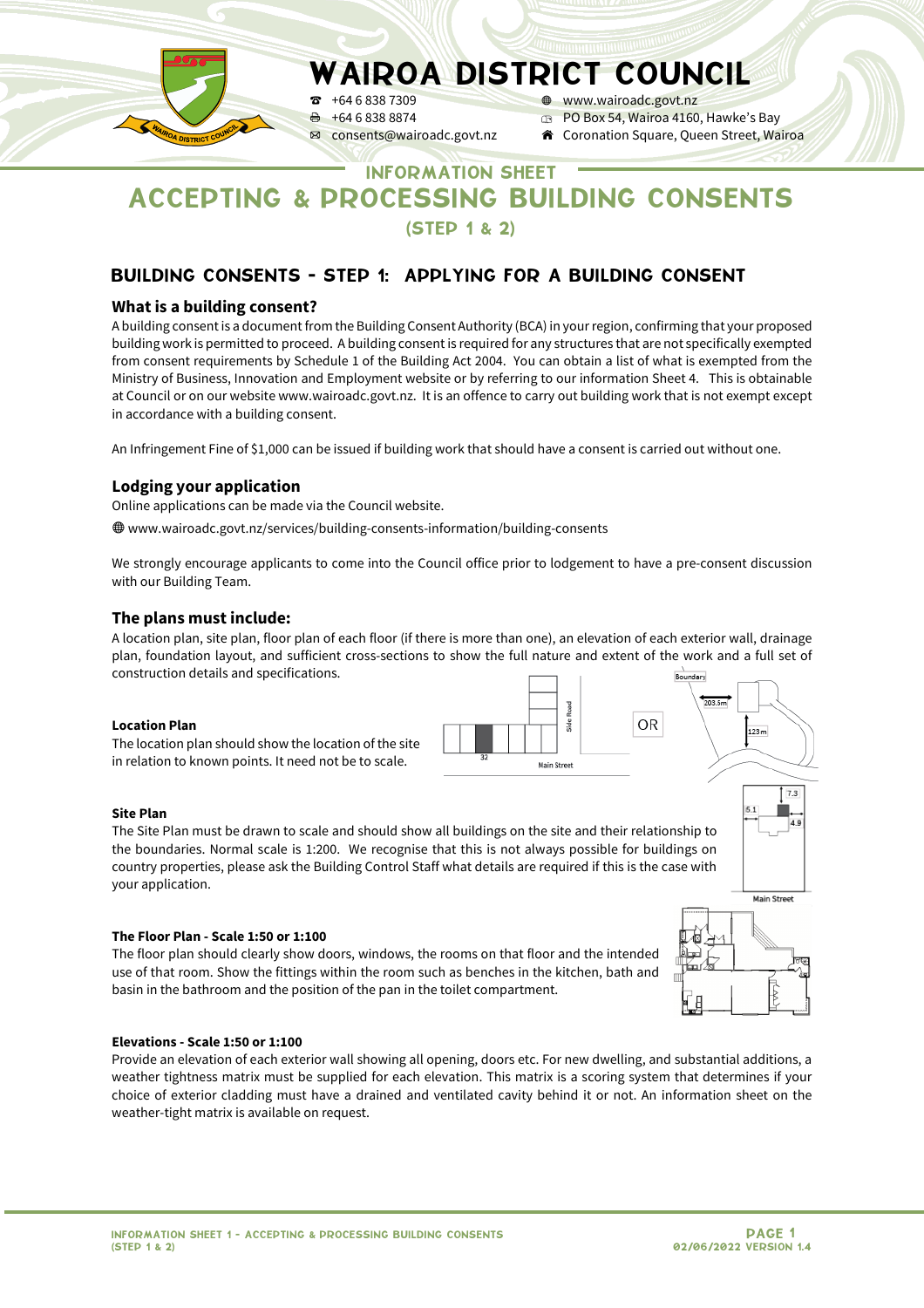

P +64 6 838 7309 W www.wairoadc.govt.nz

- **E** +64 6 838 8874 **p** PO Box 54, Wairoa 4160, Hawke's Bay<br> **EX** consents@wairoadc.govt.nz A Coronation Square, Queen Street, Wa
	- **A** Coronation Square, Queen Street, Wairoa

# INFORMATION SHEET



#### **Cross Sections Scale 1:50**

Supply cross sections of the building which clearly show the method of construction, details of the materials intended to be used and accurately show floor levels and adjacent ground levels.

#### **Project Information Memorandum (PIM)/Consent conditions & advice notes**

A PIM is a document that lets the applicant know important issues that may affect their building project. The issues that must be addressed are stipulated in the Act and include, but are not limited to, Resource Management Act requirements, and stability and flooding details.

Once mandatory, a PIM is now entirely voluntary. However, the Council must still consider these issues when processing your building consent and the requirements of the various plans, that control building in our district, will be identified in your consent as either conditions or advice notes. It is critical that these conditions are followed, advice notes should be carefully observed.

#### **New buildings or major extensions**

When erecting a new building or a major extension, the following additional information is normally required.

- Full bracing calculations.
- Details of all Insulation (H1 calculations).
- Drainage plans for both sewerage and stormwater. If the property is rural a septic tank assessment form is to be completed by a qualified person. An information sheet Domestic Wastewater and Effluent Disposal System is available on request.
- If the property is rural and not on a reticulated supply, information is to be supplied on how the drinking water will meet the New Zealand Drinking Water Standards. An information sheet Provision of Safe Drinking Water in Rural Areas is available on request.
- Ground bearing capacity test confirming ground suitability these apply to all lined buildings and any other buildings greater than 110m2. Generic type pole sheds do not generally require this information. Some commercial buildings will require a full geotechnical report and/or liquefaction potential analysis. An information sheet on Verification on Soil Bearing Capacity is available at the counter or on request.
- Specifications. These must relate to the project. If using a Master Spec type form, the details not relevant to the building consent must be deleted. This also applies to any manufacturers' specifications, E2 pages etc. All nonrelevant material is to be removed.
- Restricted Building Work. If your residential work is structural or it affects the weather tightness of the building it is likely the work is "Restricted Building Work". This means you must employ a Licensed Building Practitioners (LBPs) to design and carry out that work. They must do or supervise this work and their details must be supplied to Council with your application.
- LBP's are building practitioners who have been assessed as competent to carry out building work essential to the structure or weathertightness of residential buildings. The Building Practitioners Board oversees the LBP Scheme.
- If you are not the owner but acting on their behalf written authorisation from the owners must be provided with the application.

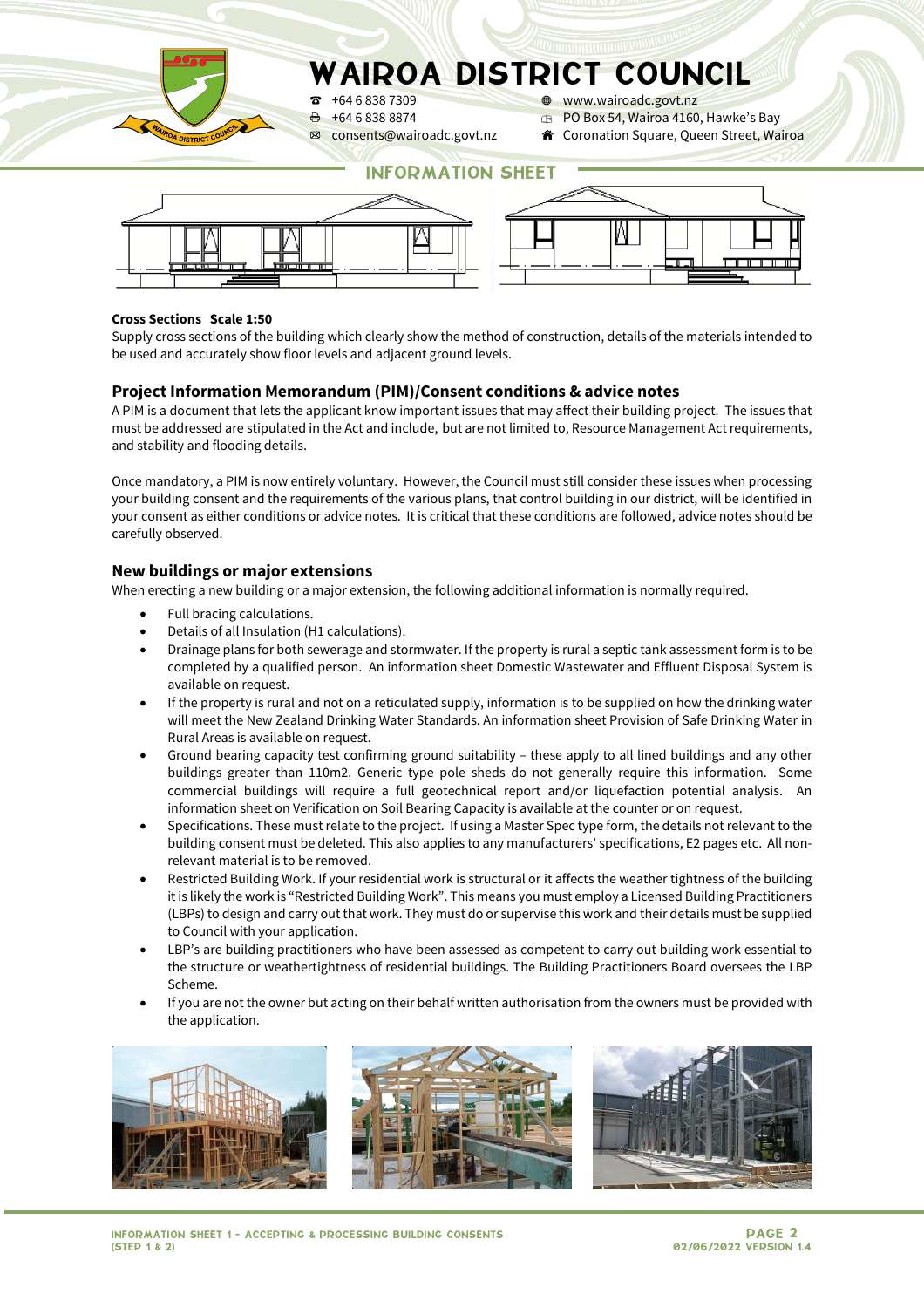

P +64 6 838 7309 W www.wairoadc.govt.nz  $\theta$  +64 6 838 8874 **p** PO Box 54, Wairoa 4160, Hawke's Bay<br> **EX** consents @wairoadc.govt.nz **A** Coronation Square, Queen Street, Wa **A** Coronation Square, Queen Street, Wairoa

INFORMATION SHEET

### **Change of use**

The change of use of a building, whether that change requires building work or not, will trigger the 'change of use' provisions of the Act.

Section 114 and 115 of the Building Act stipulate the matters that must be considered for any change of use of a building (this includes things such as converting a residential dwelling into a commercial premise or a sleep-out to a hair dressing salon). The applicant will need to consider all the requirements of section 115(b). The specific degree of structural strengthening required (if any) cannot be assessed until a comprehensive evaluation of existing building strength is made. It should be noted that the Act specifies that any work required must be 'as nearly as is reasonably practicable' to the modern code. This allows for discretion on the part of the Territorial Authority, should there be features of the building that would preclude full strengthening to be completed.

## **Alterations to Existing Buildings**

Section 112 of the Building Act stipulate that Council must not grant a building consent for the alteration of an existing building, or part of that existing building, unless satisfied that the following requirements are satisfied.

You will need to provide documentation from a suitably qualified person showing:

- An analysis of current degree of compliance with means of escape and access and facilities for disabled persons.
- An analysis of what work is required to fully comply with the Building Code.
- An upgrade proposal listing benefits and sacrifices involved in the proposal.

The alterations will need to 'as nearly as is reasonably practicable' comply with the provisions of the building code.

At the end of the alterations, the areas where no work took place, the building will comply with the provisions of the building code, to the extent that it did before the alterations. The building will be left in the same or better state that before the alterations began.

For full details please see link to Building Act 2004 – Section 112: <https://legislation.govt.nz/act/public/2004/0072/latest/DLM306875.html>

#### **Extension to specified life**

Section 116 of the Building Act stipulates that some buildings have a specified intended lifespan, either due to code compliance inadequacies or because they were constructed to be temporary buildings. When a building consent is issued on a building like this, it is subject to the condition that it be altered, demolished or removed before the end of its life.

However, Council can approve an 'extension of life' if satisfied that the building can continue to perform for a longer period. If you would like to extend the life of a building, you'll need to provide Council with written notice.

#### **Subdividing**

Section 116A of the Building Act stipulates that to be issued a certificate for subdivision affecting a building, Council must be certain that every provision of the Building Code is met (such as escape from fire, access for people with disabilities, if needed, and protection of other property).

You must give written notice to Council if you intend to change the use of a building, extend the life of a building that has a specified intended life, and if you plan to subdivide in a way that impacts a building other than yours.

#### **Producer Statements – general**

PS1 statements may be supplied for a number of specific design elements in residential dwellings. These may range from membrane roofs to steel beams over a garage entrance. Any part of the structure that is outside of New Zealand Standard 3604 (the standard for light timber framed buildings) or the Compliance Documents may require a producer statement. The supply of a producer statement in no way compels the Council to accept an alternative solution. The Act stipulates that Council must be 'satisfied on reasonable grounds' that any building element or design meets the provisions of the various codes. As such Council has sole discretion on acceptance of producer statements and technical reports.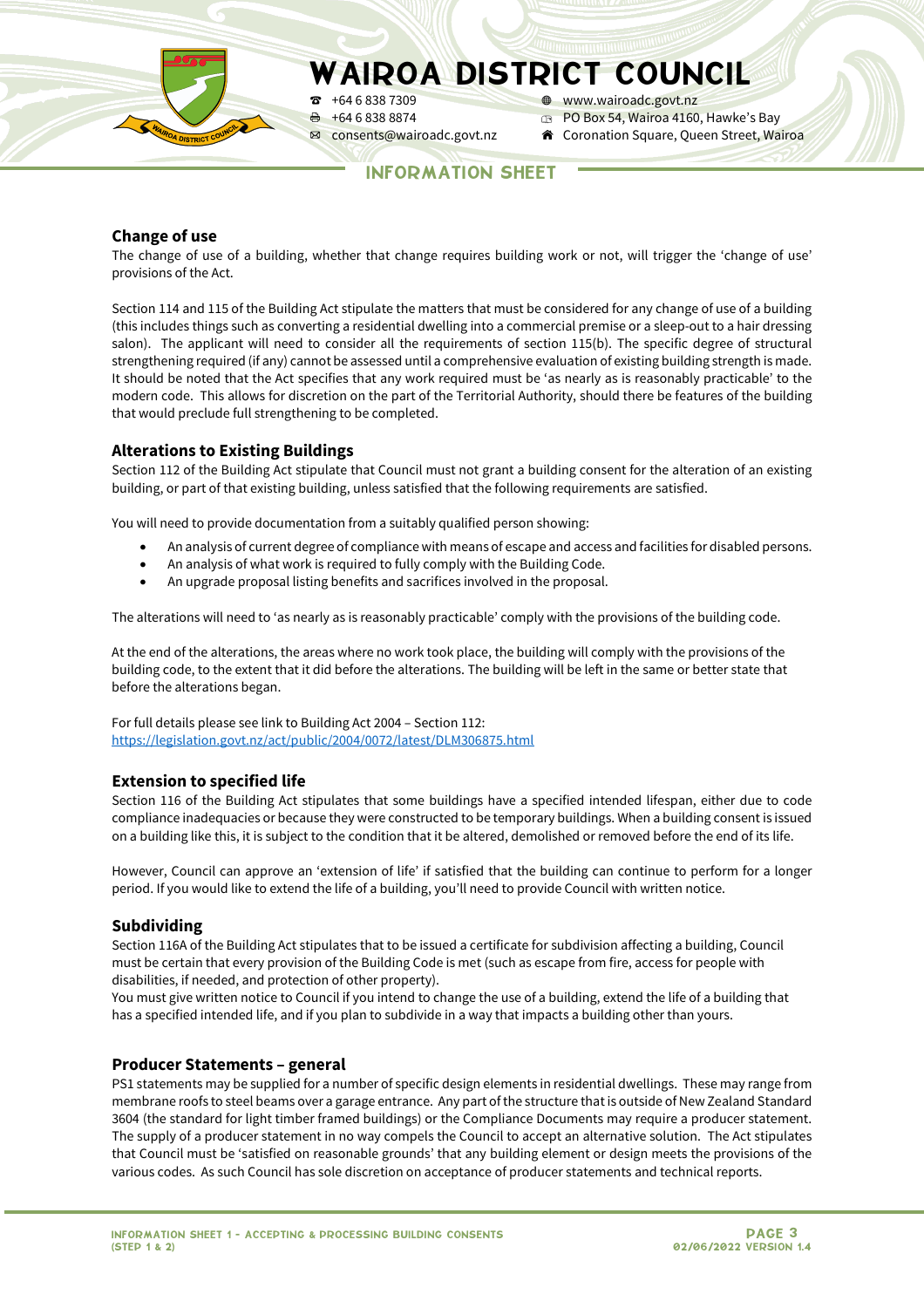

 $\theta$  +64 6 838 8874 **p** PO Box 54, Wairoa 4160, Hawke's Bay<br> **EX** consents @wairoadc.govt.nz **A** Coronation Square, Queen Street, Wa

P +64 6 838 7309 W www.wairoadc.govt.nz

**A** Coronation Square, Queen Street, Wairoa

INFORMATION SHEET

### **Lodging your application**

A building consent can be lodged online via the Council website.

www.wairoadc.govt.nz/services/building-consents-information/building-consents

Manual lodgement may still be submitted via the Wairoa District Council office. Please note there is an additional lodgement fee for manual submissions.

The application will be checked by one of the Building Control team to make sure it meets our strict standards. Applications that do not meet the required standard will be rejected. Your application and plans will be returned to you and our officer will clearly explain what is required before the application can be accepted. Once the documentation is in order, the deposit (or fixed fee) must be paid when requested.

## **Consent fees**

Fixed fees apply only to some minor projects, solid fuel heaters (fires) and swimming pool fences. All other consents require a deposit and are charged on an actual and reasonable basis. Fees accumulate as the consent is processed, with each section adding actual time spent to the charge sheet.

The final amounts will vary from consent to consent and may differ markedly from building to building or even site to site for almost identical buildings. There may also be charges for external consultant reviews, especially for fire design, complex geological sites, or multi story buildings. The Ministry of Business, Innovation and Employment and the Building Research Association of New Zealand also charge levies, which are a legal obligation that the Council must collect on their behalf.

## **Timeframes for processing**

Once accepted, the Council has 20 working days to process your building consent. A working day is defined in the Building Act and is Monday to Friday excluding statutory holidays and the days between the 20 December and 10 January inclusive.

The 20 working day 'clock' may be suspended if further information is required for the Building Control Officer, to ensure your project meets the requirements of the New Zealand Building Code. The number and length of these deferments is mainly in your control. A fully completed application form with good quality supporting information will help in minimising any deferment delays and keep costs to a minimum.

#### **MultiProof building consents – timeframes for processing**

A MultiProof consent is a building consent for a standardised design that is intended to be replicated many times. MultiProof approvals are issued by the Ministry of Business, Innovation and Employment. MultiProof is a statement by the Department that a specific set of building plans and specifications complies with the New Zealand Building Code. Under the Building Act 2004 (as amended in 2009), Building Consent Authorities must accept a MultiProof as evidence of Building Code compliance.

A building consent is still needed for a building with MultiProof approval. The role of Building Consent Authorities is to:

- approve site-specific details, including foundations and utilities
- ensure that any MultiProof conditions have been met, and
- undertake normal inspections during construction.

The Council has 10 working days to issue a MultiProof building consent. Based on information from Ministry of Business, Innovation and Employment website.

# BUILDING CONSENTS - STEP 2: PROCESSING YOUR BUILDING CONSENT

#### **The requirements of the New Zealand Building Code (NZBC)**

Once the documentation has been accepted it will be scrutinised by the Building Control team to ensure that when the project is complete it will meet the requirements of the New Zealand Building Code.

The code requirements can be met in two ways; by way of an acceptable solution:

• An acceptable solution is a method contained in the Compliance documents issued by the Ministry of Business, Innovation and Employment. These can be found on the department's website: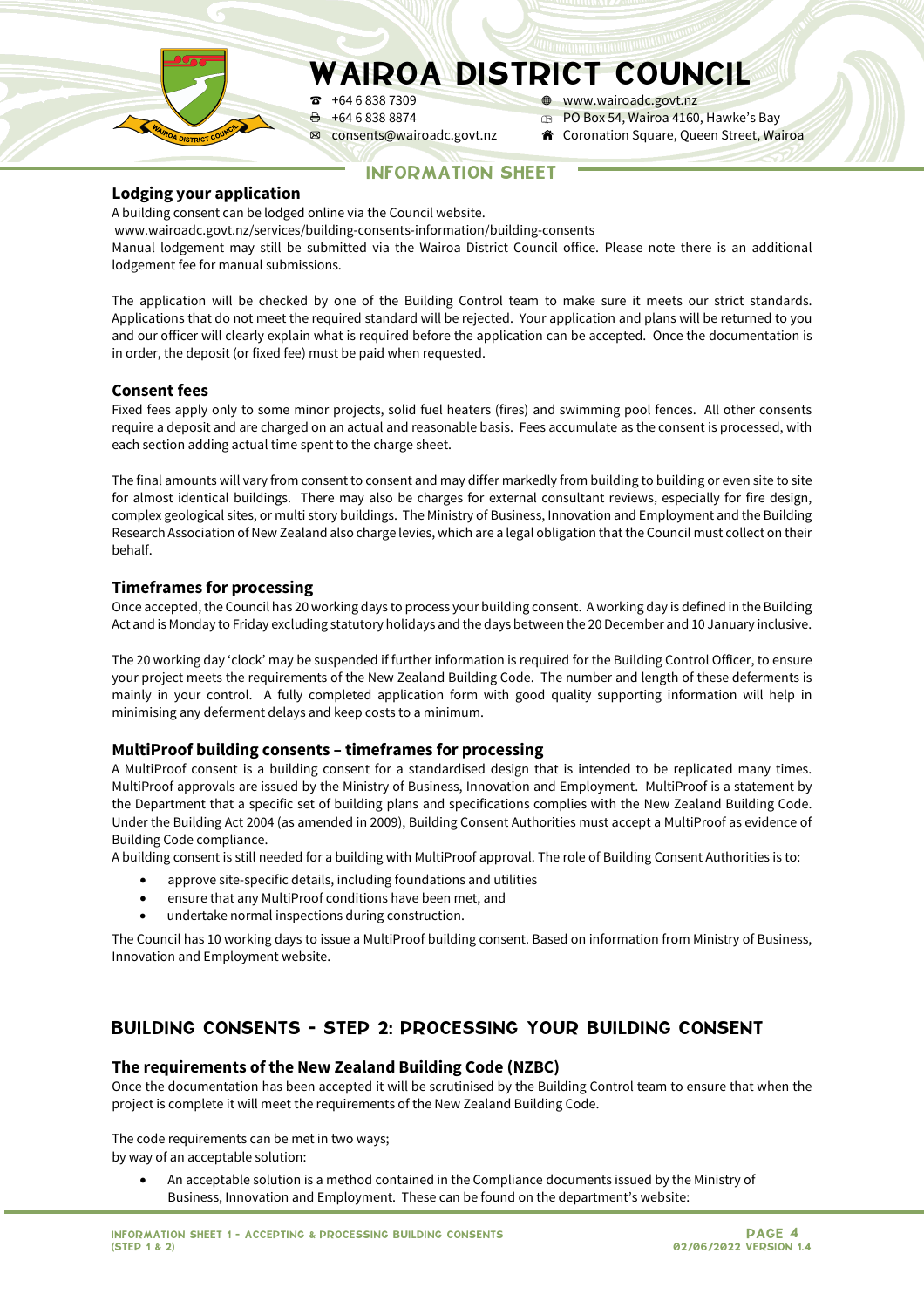$\theta$  +64 6 838 8874 **p** PO Box 54, Wairoa 4160, Hawke's Bay<br> **EX** consents @wairoadc.govt.nz **A** Coronation Square, Queen Street, Wa

P +64 6 838 7309 W www.wairoadc.govt.nz

**A** Coronation Square, Queen Street, Wairoa

# INFORMATION SHEET

Whttp:// www.building.govt.nz/building-code-compliance A building element constructed in the way specified in the compliance documents is deemed to comply with the requirements of the NZBC.

*Or by way of an alternative solution:*

• The other method of meeting the NZBC requirements is by way of an alternative solution. An alternative solution requires proof of compliance. It is your responsibility to provide the proof, not the Building Consent Authorities task to find it.

#### **Who processes your consent?**

Your application will be processed by our Building Compliance Officers, input from various other Council Officers may be required, for example Planning Officers, Environmental Health, Roading and utilities Engineers, Flood Height Officers.

## **Planning requirements**

Planning rules apply to all building work. An important part of the checking of your building consent is the identification of any Resource Management Act requirements and compliance with our District Plan. In general terms, these rules set out or govern such things as how close a building can be built to a legal boundary, how much of an owner's property can be covered with building work and the number of dwellings that can be built on a single property. The Planner also checks for site effect issues such as shading, noise, and increased glare or traffic.

If the proposed building work does not comply with the District Plan, it may be necessary to obtain resource consent as well as your building consent.

It is important to note that even though some work may exempt from requiring building consent, there may be planning requirements that must be considered and adhered to. For further information about planning requirements contact our District Planner.

If your building consent is ready before the resource consent the building consent will be issued with a certificate that prevents the commencement of the building work before the resource consent is issued.

#### **Council may refuse to issue a consent**

Occasionally, in cases where Council is not satisfied after requesting further information that either the information has not been supplied within a reasonable time frame, or the detail supplied is not sufficient proof that the work will comply with the building code, council may refuse the consent. A letter explaining the reason the consent has been refused will be sent to the applicant with an invoice for processing costs.

#### **Identifying the required inspections**

After checking the documentation for conformance with the NZBC, the Building Control Officer will identify what inspections are required to ensure that the building is erected to comply with the stamped approved plans. These inspections are at key stages and usually checks are done at a point in the building process that cannot to be checked at a later stage. For example, the mesh and reinforcing bars in a concrete floor slab must be checked before the concrete is poured. If such an inspection is missed it is often impossible to go back and the Building Consent Authority will not be able to issue a code compliance certificate.

As well as the checks by the Council Building Control Officers, there may be third party inspections required. These will typically be by a geotechnical professional, to confirm ground conditions; an engineer, to confirm his engineering design is being constructed to plan; or an inspection body, such as Fire Protection Inspection Services, to check fire alarm installation. Once again, these inspections must occur at the scheduled stage of the project.

#### **Consent Conditions**

During the construction of your project, you must follow the approved plans and adhere to the specific requirements detailed on the building consent. The consent documentation will contain information on:

- required inspections
- producer statements required from specialists with appropriate supporting evidence, and,
- other conditions as required by the Building Act.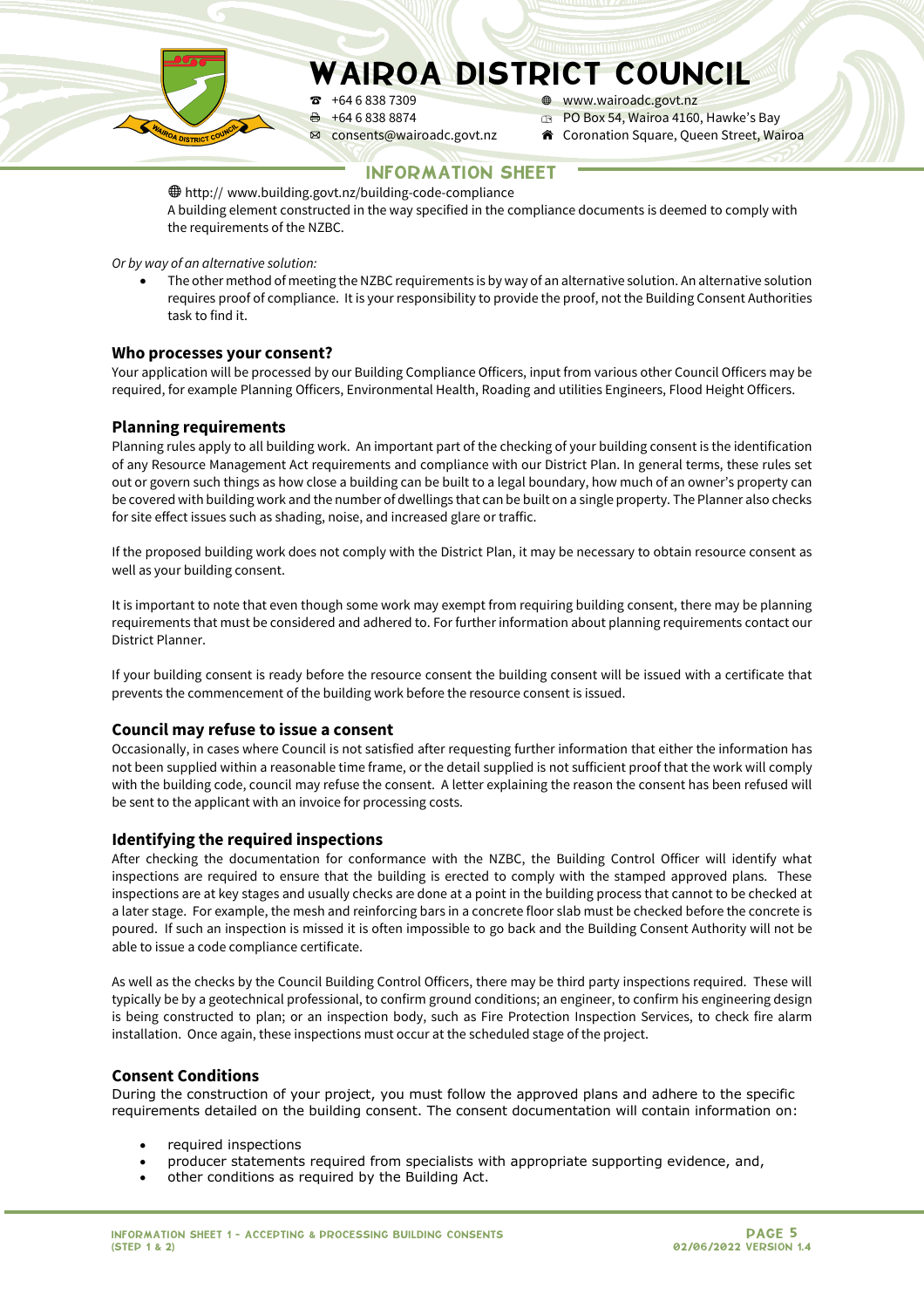P +64 6 838 7309 W www.wairoadc.govt.nz  $\theta$  +64 6 838 8874 **p** PO Box 54, Wairoa 4160, Hawke's Bay<br> **EX** consents @wairoadc.govt.nz **A** Coronation Square, Queen Street, Wa

**A** Coronation Square, Queen Street, Wairoa

# INFORMATION SHEET

There are five specific conditions that can be applied to an issued building consent.

Owners, builders and/or developers should ensure that they understand them and their implications if any of the following conditions are stated:

#### Section 67

The approved plans contain waivers or modifications to the building code issued by the Territorial Authority under Section 67 of the Building Act.

#### Section 72

The building consent has been issued with a notification, condition that the land is subject to natural hazards (for example flooding or landslips).

#### Section 75

The building has been issued subject to condition where if building over two (or more) allotments, these cannot be transferred or leased except in conjunction with the other allotments.

#### Section 90

The building consent has been issued with the condition that inspections will need to be conducted. This condition will always apply and must be complied with in order to ensure that a Code Compliance Certificate can be issued.

#### Section 113

The building consent has been issued with the condition that the building has 'limited life' as determined by the owner/application.

#### **Invoices and payments**

Once your consent has been approved a letter confirming the outcome will be sent to you. An invoice for the balance of payment due will be attached.

#### **Council will not grant your consent until fees and levies have been paid**

You can choose to make payment at our Queen Street office and have the consent issued at the counter.

You are also able to direct credit to Wairoa District Council Bank account: 03-0785-0070470-00 with your Surname and BC Building Consent number as a reference and the issued consent will be mailed to you if requested.

#### **Section 49 – requirement to be 'satisfied on reasonable grounds'**

When all fees are paid and Council is satisfied on reasonable grounds that your planned project complies with the building code, your building consent will be issued.

Once your consent is issued, make sure you read the full documentation carefully. In some circumstances, having a building consent issued to you does not necessarily mean that construction can start. Other legislation needs to be considered and you may have to wait for other authorisations such as a resource consent. These conditions will be listed on a certificate attached to your building consent (section 37 of the Building Act).

Conditions may be applied to a consent if the building work has a specified intended life, or they could mean that your consent is granted but there are other rules that must be adhered to.

#### **Legislation for Section 49:**

(1) A building consent authority must grant a building consent if it is satisfied on reasonable grounds that the provisions of the building code would be met if the building work were properly completed in accordance with the plans and specifications that accompanied the application.

(2) However, a building consent authority is not required to grant a building consent until it receives -

- (a) any charge or fee fixed by it in relation to the consent; and
- (b) any levy payable under Section 53.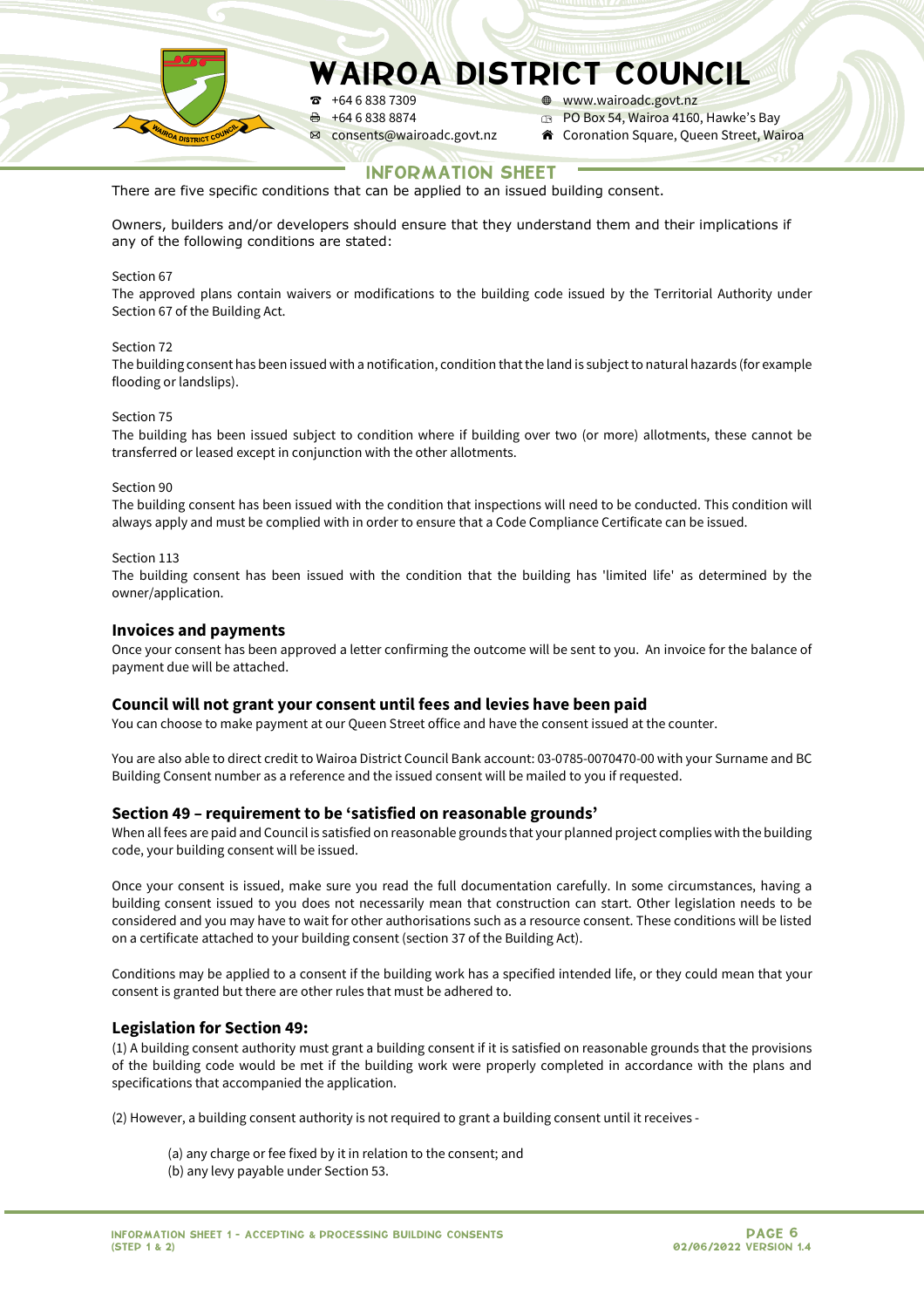

 $\text{R}$  +64 6 838 7309  $\text{R}$  www.wairoadc.govt.nz

 $\theta$  +64 6 838 8874 **p** PO Box 54, Wairoa 4160, Hawke's Bay<br> **EX** consents @wairoadc.govt.nz **A** Coronation Square, Queen Street, Wa

**A** Coronation Square, Queen Street, Wairoa

# INFORMATION SHEET

#### **Section 90**

A Building Act condition (section 90) will be placed on the approved consent documents that stipulates the entitlement for the BCA, or its nominated agent, for the purposes of this section are entitled, at all times during normal working hours or while building work is being done, to inspect:

- land on which building work is being or is proposed to be carried out; and
- building work that has been or is being carried out on or off the building site; and
- any building

## **Work must not start until you hold the stamped approved documents**

You will be advised if there are any resource consent issues that mean the work cannot start, but otherwise once you hold the building consent document work may begin. You should keep the stamped approved documents on the site at all times.

## **How long is the consent valid?**

Work must start within the 12 months after the date the consent was issued. If work has not started within that year, the consent will automatically lapse, and you will need to apply for a new consent. You may apply for an extension of time to start the work, but your application must be submitted to Council before the lapse date.

Please note that if the project has not been completed and signed off with a code compliance certificate within 24 months of the consent being granted, the Council must at that point make a decision to either issue or decline the code compliance certificate. Please refer to the 'Inspecting and Certifying Building Consent Work' pamphlet for more information.

# **Content of your building consent document**

The issued building consent will be in a number of sections:

- The Building Consent Authority building consent
- This is the document at the front of all documentation. It will have the project address, the type of building project, the legal description of the lot and the date of issue. The attached typed pages will list the building consent conditions and any advice notes, the schedule of required inspections and a Form 6 (application for Code Compliance Certificate) to be filled out and returned when the work is completed.
- The specifications The designer's requirements on what must be used during the build process. Such items as '30mpa concrete is to be used when constructing the floor slab'.

• The Plans

These will have the Councils stamp and building consent number on them. These are the plans that have been checked against the NZBC requirements and approved as meeting the code. They are the plans that must be used as construction drawings and should be kept on site at all times. The stamped plans may also contain notes of clarification from the processing officer. An item that is unclear on the plans but explained in the text may be overwritten to ensure it is constructed as the designer intended.

#### **The building consent process**

This information sheet covers the first two steps of a four-step process. These first steps are summarised in the following chart on the next page.

#### **The next/final stage**

Our information sheet "Inspection and certifying consented building work" will guide you through the next steps. This includes arranging for inspections at set stages during construction and when the project is finished, how to apply for a code compliance certificate when all work is complete. Please ask our staff for a copy of the information sheet.